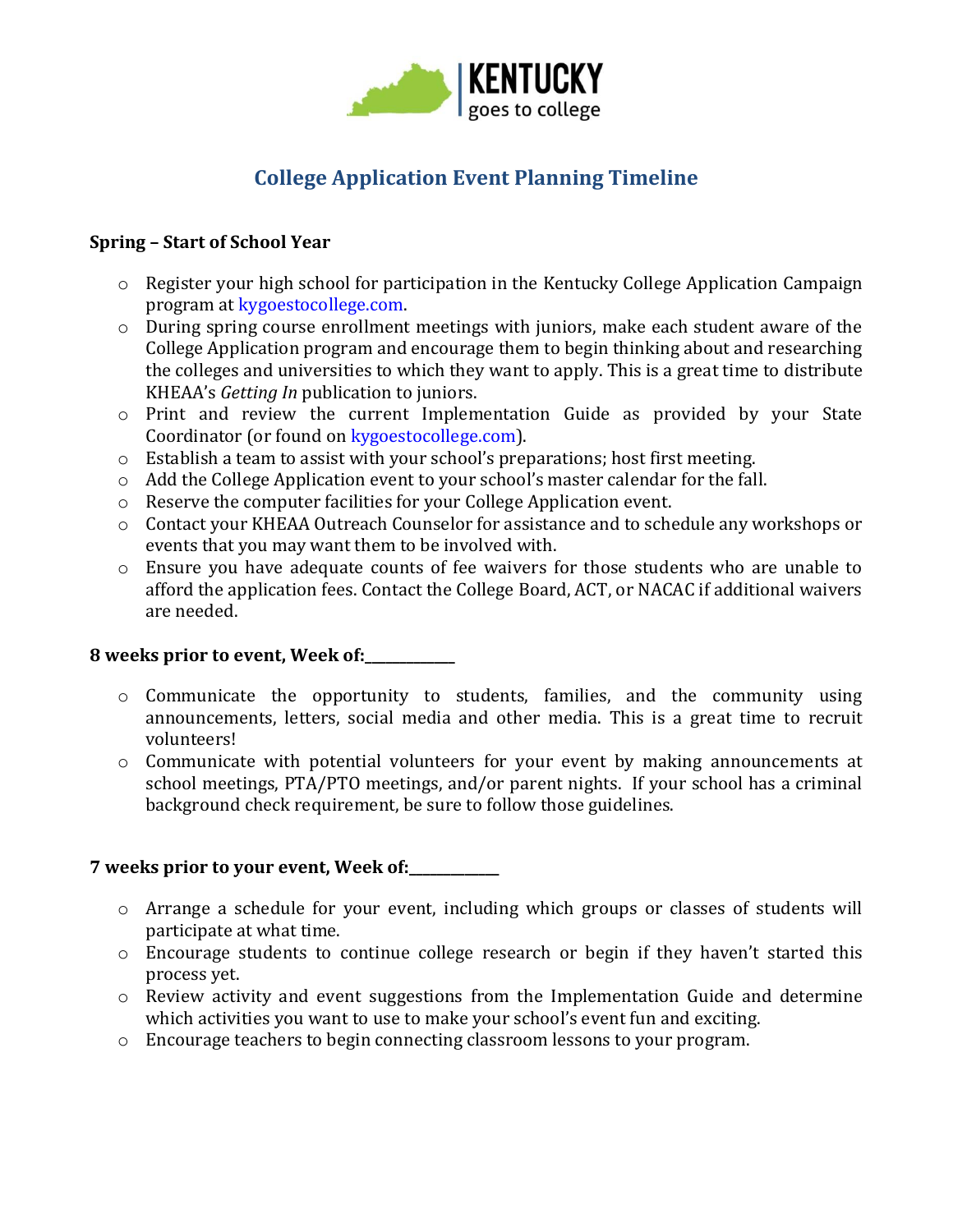## **6 weeks prior to your event, Week of:\_\_\_\_\_\_\_\_\_\_\_\_\_**

- o Provide eligible students with application fee waiver information.
- o Begin implementing College Application Campaign supplemental activities. See the kygoestocollege.com website for samples and ideas.
- o Contact your local Mayor's office to have your College Application Week or Day(s) proclaimed in your town. If other schools in your district are hosting events, coordinate with them on the request.

## **5 weeks prior to your event, Week of: \_\_\_\_\_\_\_\_\_\_\_\_\_**

o Confirm that computer facilities are reserved for the event and that your school's technology coordinator is ready and willing to serve should any technology issues arise.

#### **4 weeks prior to your event, Week of: \_\_\_\_\_\_\_\_\_\_\_\_\_**

o Create a schedule for volunteers, taking into account the availability of your volunteers, as well as breaks and lunch.

## **3 weeks prior to your event, Week of: \_\_\_\_\_\_\_\_\_\_\_\_\_**

- o Remind parents of your school's College Application event using text messaging and/or the one-call system, and let them know that their students may need their help to prepare. Keep in mind first-generation students and be prepared to give parents suggestions for helping their student.
- o Send a message to your volunteers to give them the details of your event, including parking information and when/where to meet.

# **2 weeks prior to your event, Week of: \_\_\_\_\_\_\_\_\_\_\_\_\_**

- o Remind teachers, counselors and administrators of the event schedule and ensure all seniors will have the opportunity to participate.
- $\circ$  Be sure that you have and use the free promotional materials provided by the KHEAA.

# **1 week prior to your event, Week of: \_\_\_\_\_\_\_\_\_\_\_\_\_**

- o Make an announcement to remind students that the event is next week, and remind them that they will need to:
	- o Know where they would like to apply
	- o Have a plan for application fees and to speak with school counselor if they believe they qualify for a fee waiver
	- o Write required essays or personal statements, have them proofed, in a final version, and bring to the event
	- o Gather the information needed to complete applications. Some information may need to come from parents (residency information, social security number, etc.). Make sure student has access to copies of their transcripts for GPA, test scores, class